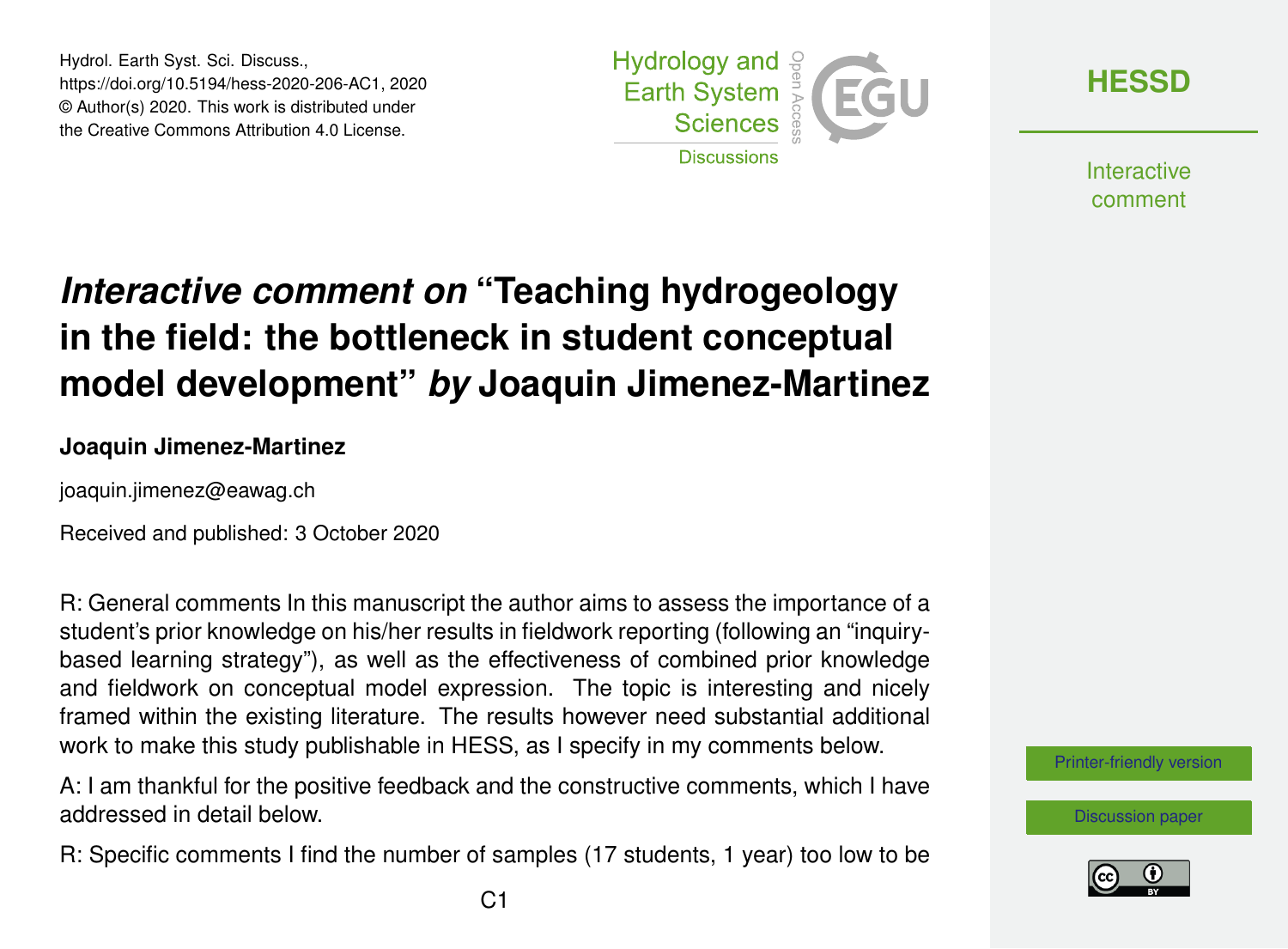representative for a statistical analysis. The author could quite easily include previous years to increase the, number, and to reduce bias from including students from a single cohort. Especially when further divided in groups based on prior knowledge (PK) ranking, the regression analysis is done within groups of 11 and 6 students, which is clearly insufficient.

A: This is an aspect (i.e., increasing the statistics) that unfortunately will not be possible to be solved at short term. Previous editions of the field course cannot be included because the conceptual model (i.e., conceptual model expression - CME) was not evaluated. Last edition (June 2020) was cancelled, and there is not guarantee that 2021 edition can be carried out due to the current COVID pandemic.

As stated by the reviewer 2, despite the low statistics, the proposed methodology and the results yield very valuable information regarding the difficulties of teaching hydrogeology in the field, and the development of conceptual models by the students in general. This manuscript also proposes alternatives of how we could train our young groundwater hydrologists.

R: The way prior knowledge (PK) is assessed is also quite limited. It corresponds to the total number of followed courses out of the 14 courses selected that have a link to groundwater. In my opinion some of these courses, such as geology, hydrogeology and cartography, should have a much larger weight than for instance "forest and landscape", given their larger importance for conceptual model building.

A: The reason because courses such as "Forest and landscape" were included in establishing the prior knowledge rank relies in the fact that the course also includes aspect related to land uses and their control on hydrogeological processes. In particular, aquifer recharge rate estimations were performed in forest and cropped soils. Courses like "Forest and landscape" were included in order to cover the wider and heterogeneous background of the students in the 2019 edition. For the particular course on "Forest and landscape", which could apparently be less aligned with the groundwater

### **[HESSD](https://hess.copernicus.org/preprints/)**

Interactive comment

[Printer-friendly version](https://hess.copernicus.org/preprints/hess-2020-206/hess-2020-206-AC1-print.pdf)

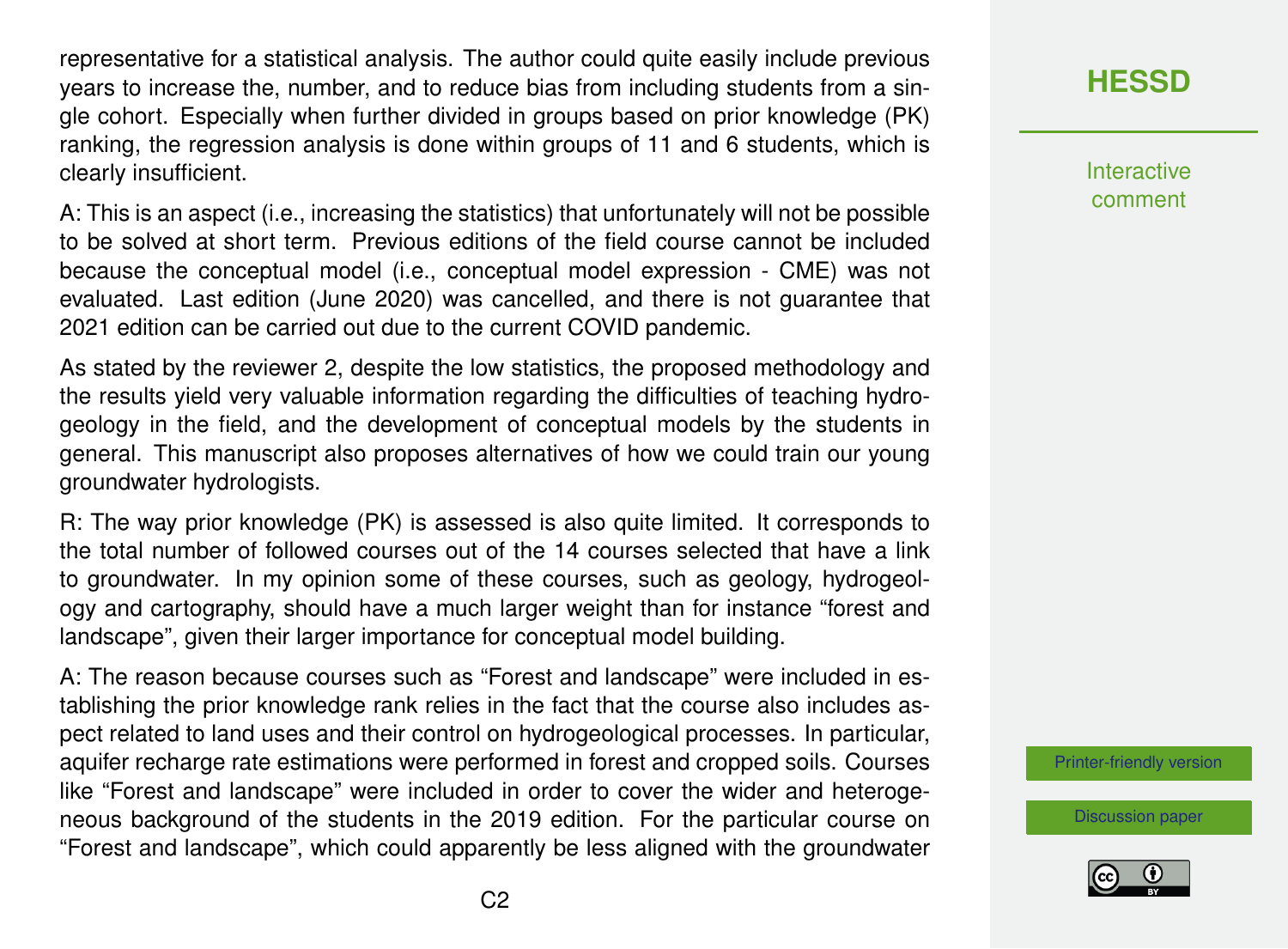field course, its exclusion would not change the rank and groups (see Table 1).

R: In addition, different ways of calculating this parameter and multiple ways of ranking (in two and three groups for instance, if a larger data set is used) should be tested to address uncertainty and evaluate the best approach. To give an example, in Table 1 student 8 has had only six courses and no geology, so I wonder if that student should not receive a low or intermediate PK rank. Student 15 has had more courses but also no geology. Student 10 has had five courses only, but they cover core subjects such as geology, hydrogeology, hydrology, hydraulics and GIS, which could allow that student to receive a high(er) PK rank.

A: The ranking in two groups was based on the methodology proposed by Sell et al. Journal of Geoscience Education (2006) and in the short number of students. I fully agree with the reviewer that a larger number of students (as mentioned in a previous comment) and the assignment of different weights to the courses would allow to address the uncertainty in the approach. While the proposed approach suggested by the reviewer would strength the analysis towards the appropriateness of the students' background, I consider the current approach (and due to the limited number of students) allows to highlight the heterogeneity found in students' background in the MSc Environmental Engineering studies at ETH Zurich, and most probably worldwide.

R: It is also not entirely clear if the Groundwater course (theory and modelling) corresponds to the Hydrogeology course. I assume not, as 16 out of 17 students followed hydrogeology, but only 76% followed the groundwater course. It is it not clear then why it is not part of the list of selected courses. In addition, why did only 76% follow the groundwater course? You could take this analysis a step further and integrate course marks into the analysis.

A: The Groundwater Field Course is a module of a larger annual course called Experimental and Computer Lab. To attend this module (Groundwater Field Course), it is not mandatory to attend the Groundwater course (theory and modelling) offered at ETH



Interactive comment

[Printer-friendly version](https://hess.copernicus.org/preprints/hess-2020-206/hess-2020-206-AC1-print.pdf)

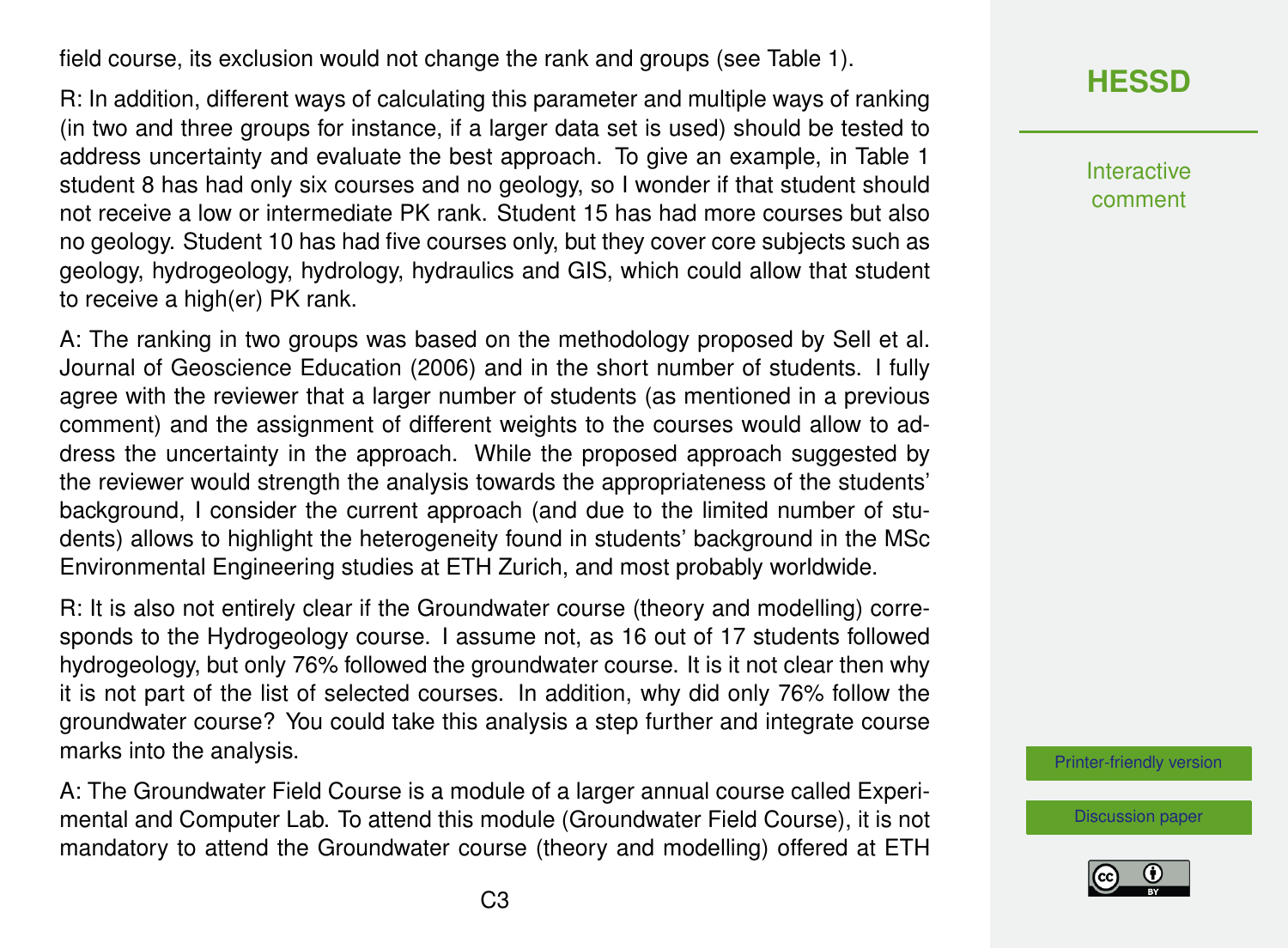for the same Master studies. Therefore, some of the students have attend the theoretical/modelling course offered by ETH Zurich (13/17, 76%), others have attended similar courses in previous years and/or institutions (2/17), and some of the have never attended a theoretical/modelling groundwater course (2/17). Therefore, marks from theoretical/modelling groundwater courses have not been included in the analysis.

R: Inquiry-based learning (IBL) was quantitatively assessed from the written report on a scale of 0-6. It is not clear how/why this scale was used and if it simply corresponds to the report mark. It is not clear if all reports were assessed by the same person and what the degree of subjectivity was. More importantly, the fact that the students worked in groups (which is good practice) questions to what degree the reports were then really individual. The latter could partly explain the high average score and poor correlation with PK. This would need to be addressed and discussed.

A: The scale stablished for marks at ETH ranges from 0 to 6, where 4 is the minimum mark to pass the course. The report evaluates the inquiry-based learning. The reports (for IBL) and the conceptual model expression (CME) were assessed by the same person in order to reduce the subjectivity. The reports were done in group of 4 students. I could check that all of them were actively involved in the elaboration of the reports. Although this can hide weaknesses and reduce the significance of the test, it also allows students to transfer skills between them, find effective peers to emulate, and tackle more complex problems than they could on their own. Nevertheless, this does not affect in the assessment of the relative importance of the previous knowledge (PK) in the conceptual model expression (CME).

R: The way conceptual model expression (CME) was assessed is even less clear. Where/how did the students deliver the conceptual model representation? Did they do that indeed individually? How was it marked? How does the marking affect the results? This requires much more information, as the author considers this to be the identified "learning bottleneck": going from the split information to the integration of it.

## **[HESSD](https://hess.copernicus.org/preprints/)**

**Interactive** comment

[Printer-friendly version](https://hess.copernicus.org/preprints/hess-2020-206/hess-2020-206-AC1-print.pdf)

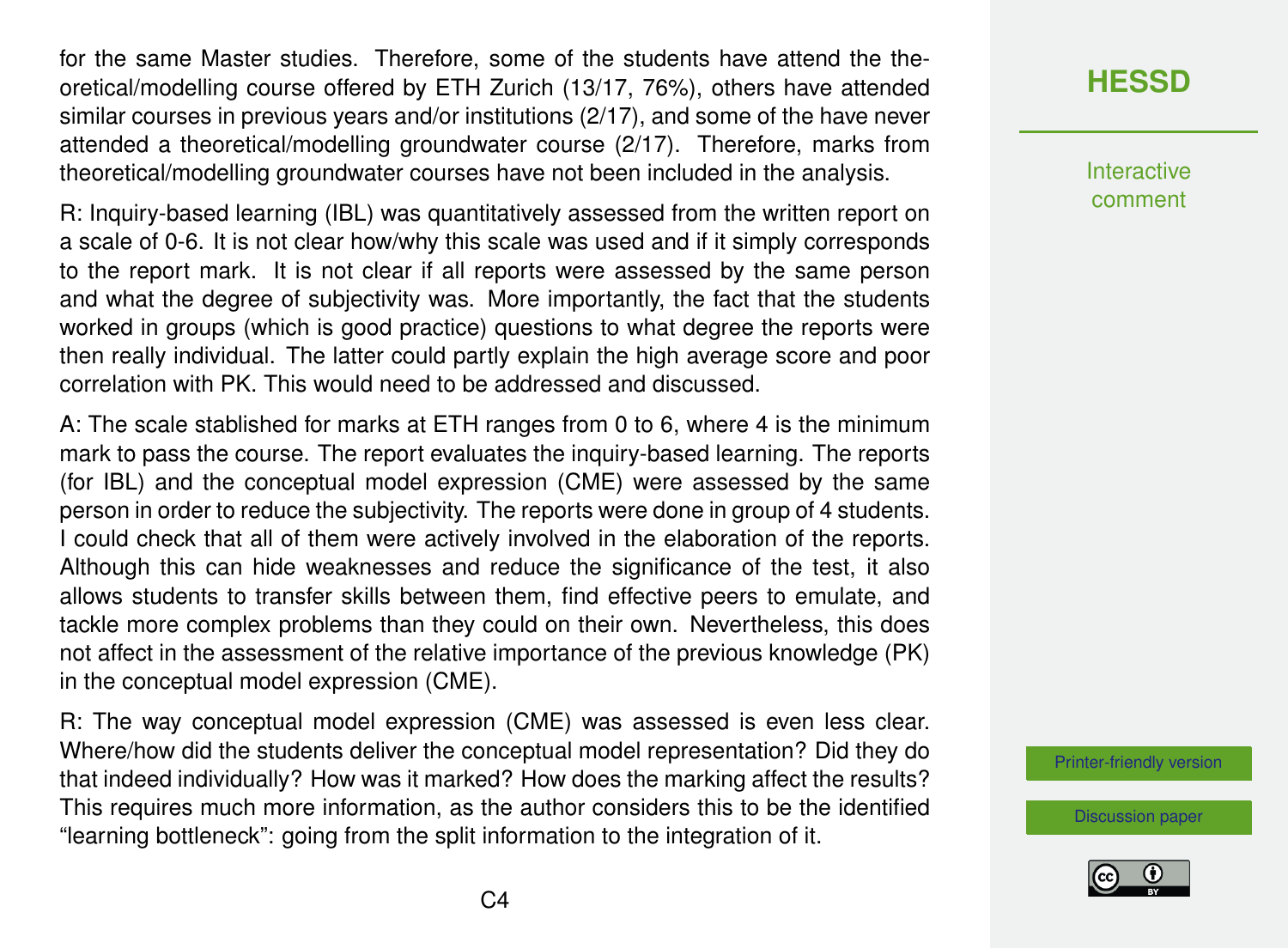A: Each student's performance at conceptual model expression (CME) was quantitatively evaluated from the conceptual model representation [0-6]. This consisted in an individual exam in which the students, with the information collected, had to elaborate a drawing (either 2D or 3D) indicating with arrows direction and magnitude of the main flow components (including recharge, evaporation, regional groundwater flow, connection between aquifers, relation river-aquifers) and indicate from which compartment each individual experiment was providing information (Table 2). The evaluation of the students' performance in the CME exams includes as main criteria the number of how many flow components and correct direction were included, and the appropriate spatial location of the individual experiments.

R: To be able to further evaluate the identified "learning bottleneck" we also need to look at the fieldwork itself. The 5-day fieldwork described is indeed good for the students to increase their inquiry-based learning capabilities. However, fieldwork is done at the plot scale, and nothing is mentioned about its upscaling to the aquifer scale. This is odd, as conceptual hydrogeological models need to integrate the flow system concept, and include recharge, (intermediate) flow and discharge zones, which you are unable to find at the plot scale. Therefore, additional fieldwork or field excursions would be needed to help improve the understanding of conceptual model representation, which is not taken into account in the study.

A: We work with the students at the scale of an experimental site: an alluvial aquifer that includes a set of wells, a marked connection with a river, and different land covers (forest and agricultural soils). In this site it is possible to infer the flow system concept due to the superposition of aquifers, the marked regional flow and the connection with the existing river. The conceptual model, as intended in this course, was established by students (i.e., conceptual model expression, CME) for the experimental site. A conceptual model can also be stablished for an experimental site, or even smaller systems. However, I agree that cover a large extension could help for better understanding of hydrogeological conceptual models.

# **[HESSD](https://hess.copernicus.org/preprints/)**

Interactive comment

[Printer-friendly version](https://hess.copernicus.org/preprints/hess-2020-206/hess-2020-206-AC1-print.pdf)

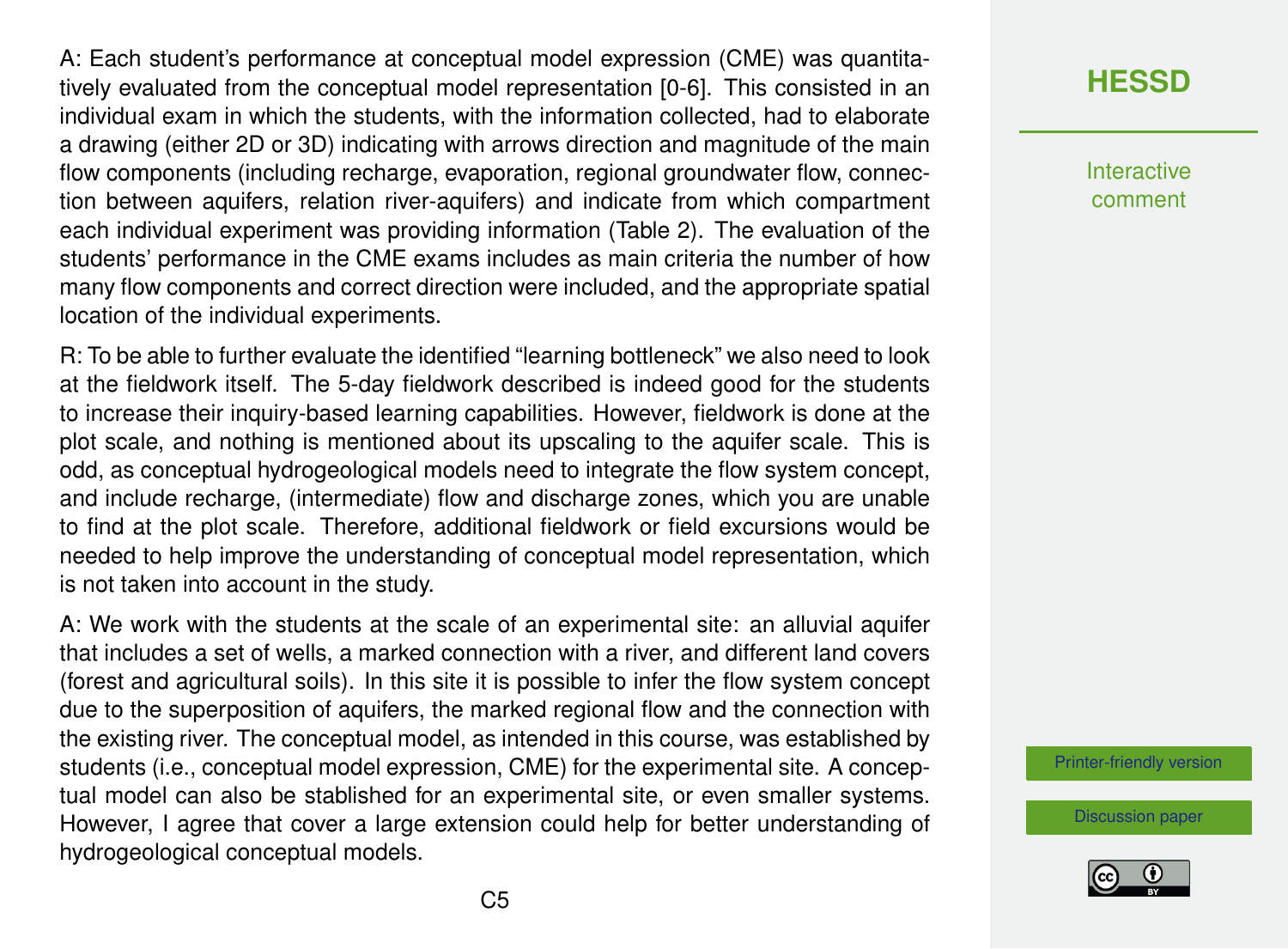R: I do not fully agree with the interpretation of the results in Table 4. The low coefficients of determination (which need to be added to the table) indeed indicate weak or no correlation, but the author then suggests this could be because the correlation is nonlinear. However, the groups of 11 and 6 students are just too small to be able to come to significant conclusions, even if  $p < 0.05$  (not clear in the table). In any case it is important to show the correlations in graphs, as visual inspection allows to understand the role of outliers on the correlation coefficient (or coefficient of determination).

A: I guess reviewer referrers to Table 5. Regression analysis between the variables IBL (inquiry-based learning) and CME (conceptual model expression) for the two PK (prior knowledge) groups: high (filled triangles) and its linear regression trend (continuous line); low (empty squares) and its linear regression trend (dashed line), is shown in the attached figure 1.

R: It would further be important to see/discuss if support can be found for the statement that "when approached with a conceptual model, students may extract only those elements they consider relevant and incorporate them to their mental model, resulting in a mental model that differ from the conceptual model presented". This could be done by having students draw and explain conceptual models at different stages in their academic career, starting when they first arrive at the programme. I do believe that the more we explain and describe conceptual models, with drawings, simulations and animations, the more the students can start to correct their own mental models on groundwater flow systems.

A: This is a hypothesis formulated and studied by other authors e.g., Greca and Moreira (2000). It is extremely difficult to evaluate which elements students consider relevant and which ones they incorporate to their mental models. The evaluation of the students' conceptual model at different stages of their career is beyond the purpose of this study. I fully agree that this approach sounds the most suitable to evaluate the evolution of their mental model on groundwater systems. This aspect is mentioned in the concluding remarks. The evaluation at different career stages will be included in

#### **[HESSD](https://hess.copernicus.org/preprints/)**

Interactive comment

[Printer-friendly version](https://hess.copernicus.org/preprints/hess-2020-206/hess-2020-206-AC1-print.pdf)

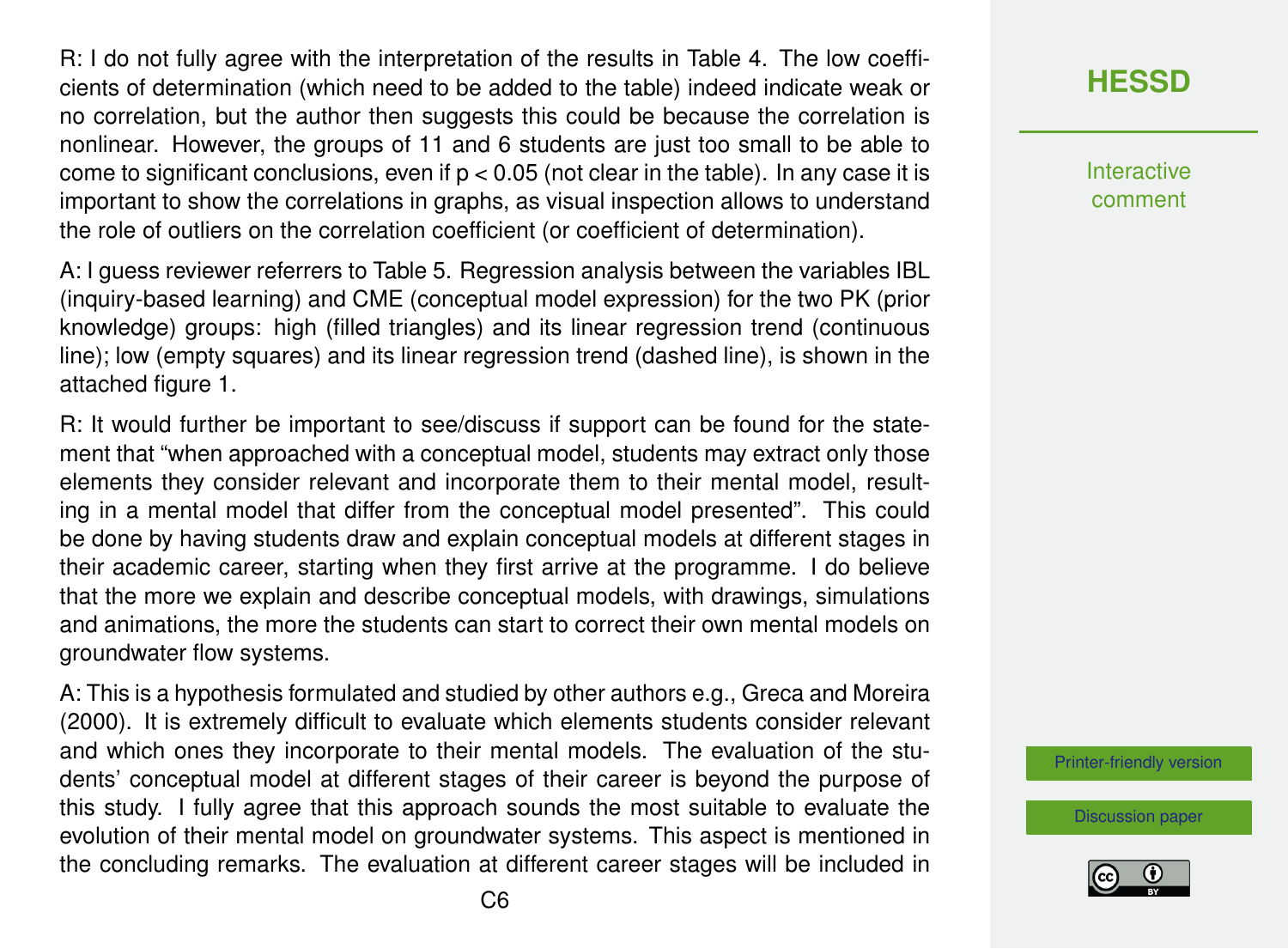Interactive comment on Hydrol. Earth Syst. Sci. Discuss., https://doi.org/10.5194/hess-2020- 206, 2020.



Interactive comment

[Printer-friendly version](https://hess.copernicus.org/preprints/hess-2020-206/hess-2020-206-AC1-print.pdf)